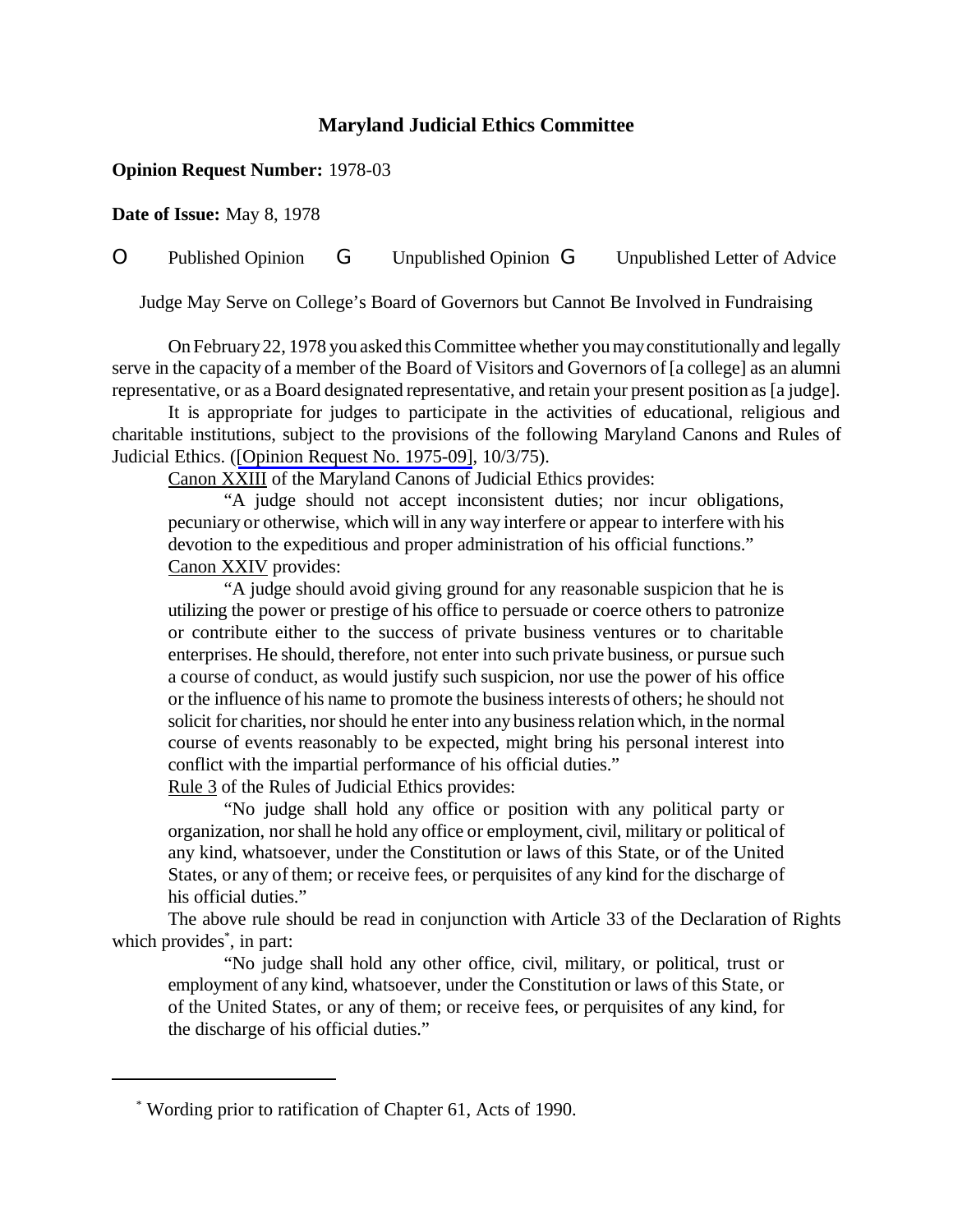## **Maryland Judicial Ethics Committee**

**Opinion Request Number:** 1978-03

**Date of Issue:** May 8, 1978

O Published Opinion G Unpublished Opinion G Unpublished Letter of Advice Page 2 of 3

The comment to Rule 3 states:

"This ethics rule is broader than Article 33 of the Declaration of Rights in that it prohibits judges from holding an office or position with any political party or organization. The remaining prohibitionsin the rule are those contained in Article 33. Some contend that there is no point in duplicating one section of the Constitution and ignoring others. However, the Committee believes that there should be a rule such as this because the Declaration of Rights contains no sanctions for its violation, thus leaving impeachment as the only penalty. The adoption of this rule will permit sanctions short of impeachment. ..."

(See *Board v. Attorney General*, 246 Md. at p. 439, which setsforth the standard whether a position is an office).

We received a copy of the Attorney General's opinion of April 4, 1978 advising you that your election or appointment as a member of the Visitors and Governors of [a college] would not violate Articles 8, 33 and 35<sup>\*</sup> of the Declaration of Rights, nor the common law incompatibility doctrine. The opinion held that such a position did not satisfy the traditional tests of a "public office." Therefore, Rule 3 would not be violated.

We note that the Visitors and Governors of the college receive no compensation; that their function is the management of a private institution of learning and as such do not engage in the exercise of the sovereign power of the state.

Rule 6 provides:

"A full-time judge shall not hold any office or directorship in any public utility, bank, savings and loan association, lending institution, insurance company, or any other business corporation or enterprise or venture which is affected with a public interest. A judge shall not hold an office or directorship in any other business corporation, enterprise, or venture if the holding thereof interferes with the performance of his official duties or permits the exploitation of the prestige of his office or conflicts with the impartial exercise of his official duties." Rule 9 provides:

"A judge shall not, directly or indirectly, lend the influence of his name or the prestige of his office to aid or advance the welfare of any private business or permit others to do so. He shall not personally solicit funds for any purpose, charitable or otherwise."

Committee Note. ) This rule is not intended to prohibit judges from serving without compensation on advisory or other committees, commissions or boards established for charitable, educational or religious purposes or for the purpose of the improvement of judicial administration.

 <sup>\*</sup> Chapter 80, Acts of 1996, ratified on November 5, 1996, amended Article 35 to alter the meaning of "office of profit".